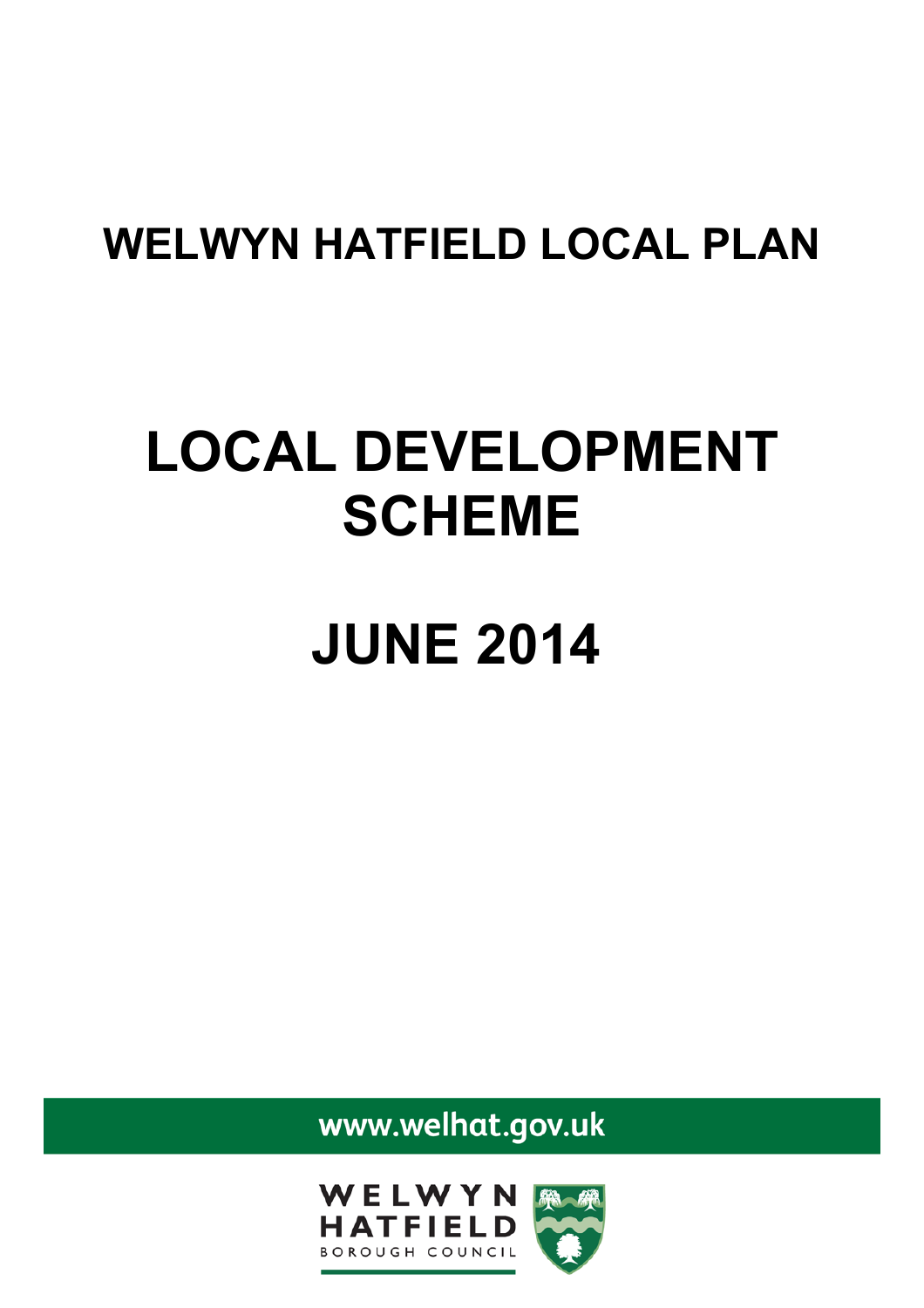## **Contents**

| 1            |                                                                     | $\mathbf{2}$            |
|--------------|---------------------------------------------------------------------|-------------------------|
|              |                                                                     | $\overline{2}$          |
|              |                                                                     | 2                       |
|              |                                                                     | 2                       |
|              |                                                                     | 3                       |
| $\mathbf{2}$ |                                                                     | $\overline{\mathbf{4}}$ |
|              |                                                                     | $\overline{4}$          |
|              | What is the role of Hertfordshire County Council in plan making?    | 4                       |
|              | What is the role of Welwyn Hatfield Borough Council in plan making? | 5                       |
|              | What is the role of Town and Parish Councils in Welwyn Hatfield in  | 5                       |
| 3            |                                                                     | 6                       |
|              |                                                                     | 6                       |
|              |                                                                     | 6                       |
|              |                                                                     | 6                       |
|              |                                                                     |                         |
|              |                                                                     |                         |
|              |                                                                     |                         |
|              |                                                                     | $\overline{7}$          |
|              |                                                                     |                         |
|              |                                                                     |                         |
|              |                                                                     |                         |
|              |                                                                     |                         |
|              | <b>5 Illustrative Work Programme</b>                                |                         |
|              |                                                                     |                         |
|              | <b>6 Risk Assessment</b>                                            |                         |
|              |                                                                     |                         |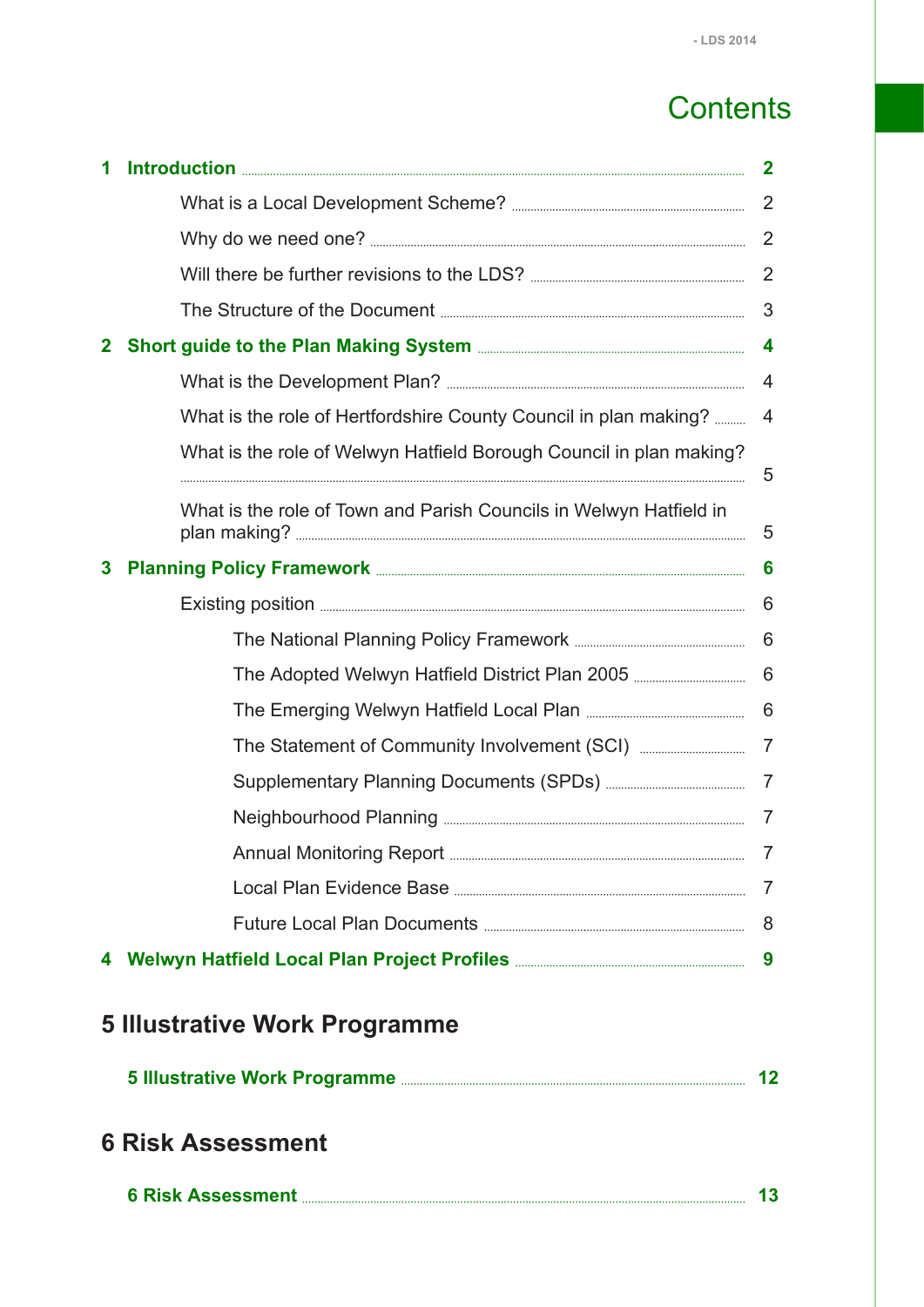## 1 Introduction

#### <span id="page-2-0"></span>**1 Introduction**

#### <span id="page-2-1"></span>**What is a Local Development Scheme?**

- **1.1** The Local Development Scheme (LDS) provides information about the documents that will be prepared as part of the Welwyn Hatfield Local Plan.
- **1.2** This includes information regarding
	- the documents which are currently being prepared, as well as those we  $\bullet$ intend to produce
	- the subject and geographical area each will cover  $\bullet$
	- the timetable for the stages of preparation through to Adoption of these documents
- **1.3** The document(s) known as Development Plan Documents ( DPDs) will set the planning policy framework for land use and development in the Borough up to 2031. These can be prepared as separate documents – Core Strategy, Site Allocations, Development Management policies and Area Action Plans – or comprise a single document incorporating all the strategic, site specific and development management policies for the borough - the Local Plan.
- **1.4** Supplementary Planning Documents form part of the planning framework for an area but do not form part of the development plan and do not have to be included in the LDS.
- <span id="page-2-2"></span>**1.5** The first LDS for the Borough was published in 2005 and the timetable was updated in August 2012. The document can be viewed or downloaded from the council's website at <http://www.welhat.gov.uk/LDS>

#### **Why do we need one?**

<span id="page-2-3"></span>**1.6** It is important that the local community, businesses and others with an interest in the future planning of this borough are aware of what type of DPDs and the timescale for their preparation. Although consultations on the Local Plan will continue to be advertised and interested parties notified in accordance with the council's adopted Statement of Community [Involvement](http://www.welhat.gov.uk/CHttpHandler.ashx?id=2378&p=0), the LDS provides information in advance about when consultations are likely to happen.

#### **Will there be further revisions to the LDS?**

**1.7** The need to update the LDS is reviewed annually in conjunction with the preparation of the Annual Monitoring Report ( AMR) which is published on the council's website. Any changes to the programme will be published on the council's website at [www.welhat.gov.uk/AMR.](http://www.welhat.gov.uk/AMR)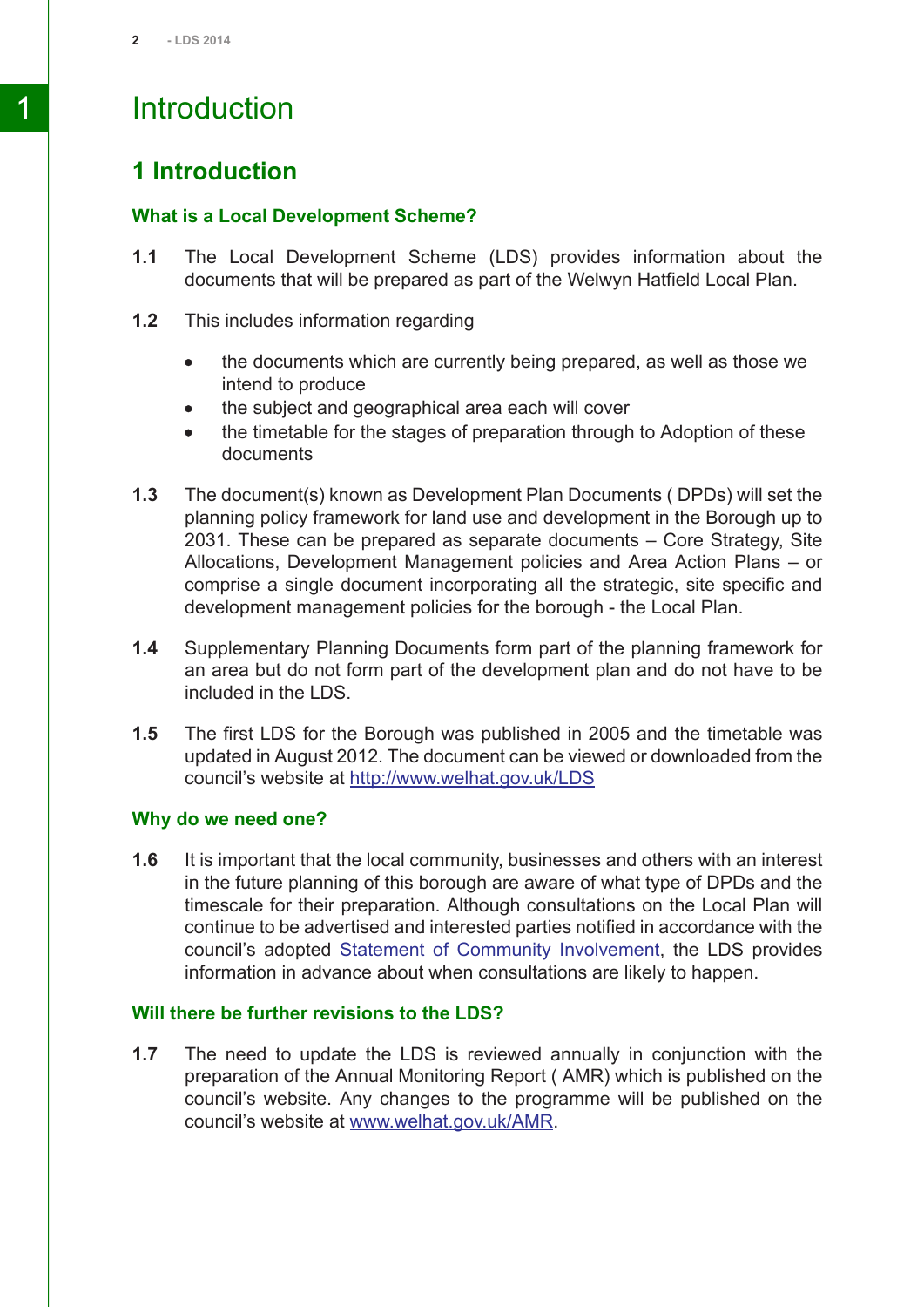## Introduction 1

#### <span id="page-3-0"></span>**The Structure of the Document**

- **1.8** This document is set out in 6 sections. Following the introduction, section 2 sets out a short guide to the plan making system. Section 3 provides information on the different types of documents that have already been prepared as part of the planning framework for the borough, (previously called the Local Development Framework) as well as those that will be prepared over the next three years.
- **1.9** Section 4 provides more detail about the preparation of the Welwyn Hatfield Local Plan, with an overview of resources needed and a timetable with key milestones.
- **1.10** Section 5 provides a risk assessment to identify any risks and mitigation measures that might be needed to ensure that the preparation of the Local Plan DPD accords with the LDS timetable.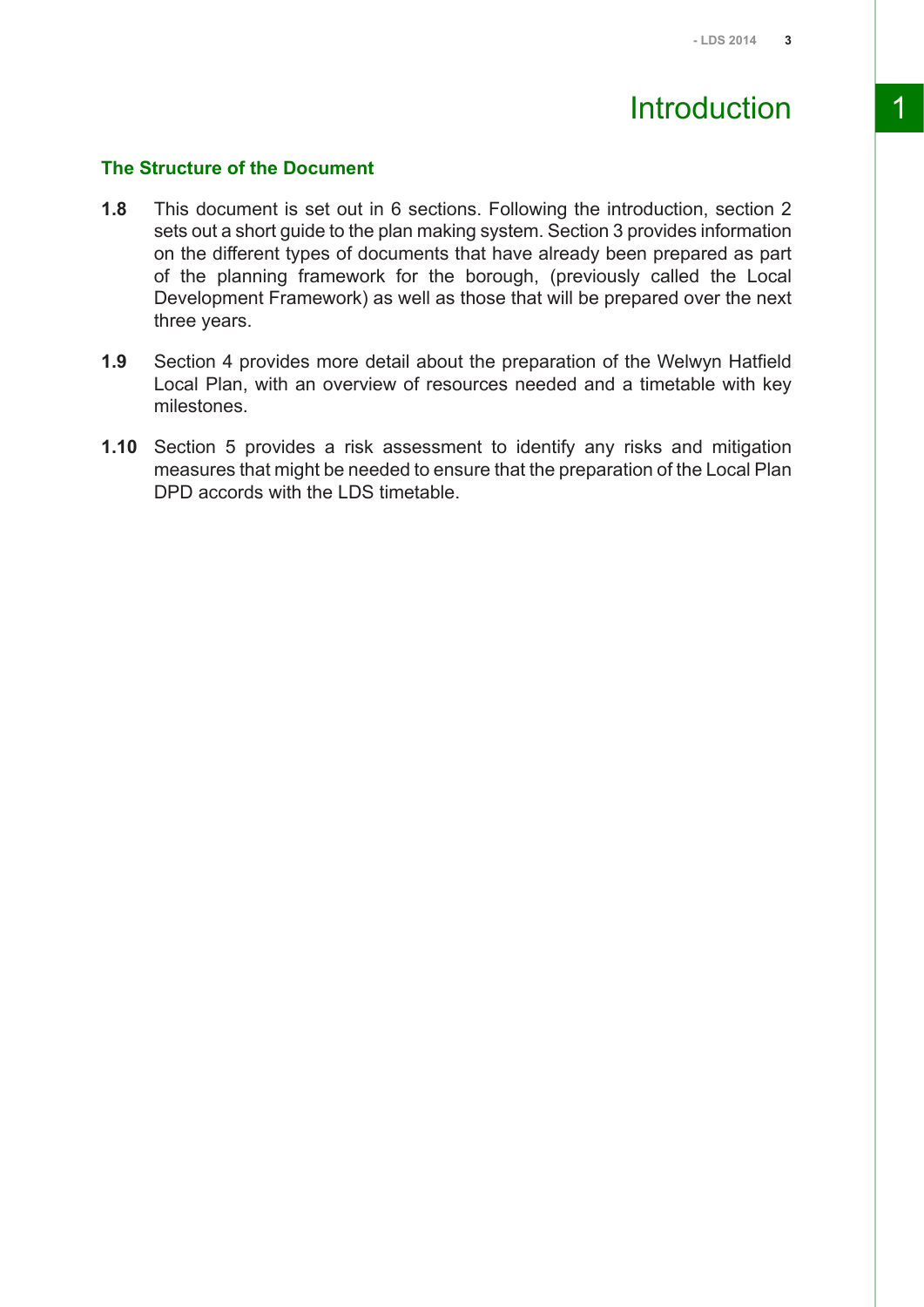## 2 Short guide to the Plan Making System

#### <span id="page-4-0"></span>**2 Short guide to the Plan Making System**

#### <span id="page-4-1"></span>**What is the Development Plan?**

**2.1** The Development Plan for a particular area consists of local Development documents (LDDs) or Development Plan Documents (DPDs) which shape development and manage land use. It is a legal requirement to produce an up to date Local Plan. Figure 1 and paragraphs 2.2 to 2.4 below illustrate the types of document which form part of the Development Plan and how the responsibility for preparing the Development Plan is split between the three tiers of local government. The Local Plan is the responsibility of district or unitary authorities. Neighbourhood plans are optional.





#### <span id="page-4-2"></span>**What is the role of Hertfordshire County Council in plan making?**

**2.2** Hertfordshire County Council is the planning authority responsible for producing the Minerals and Waste Local Plans for the whole of Hertfordshire. These are specific topic based Development Plan Documents. The County Council has prepared a Minerals and Waste Development Scheme to set out the programme for their preparation. Information about Minerals and Waste Planning can be found at <http://www.hertsdirect.org/services/envplan/plan/>.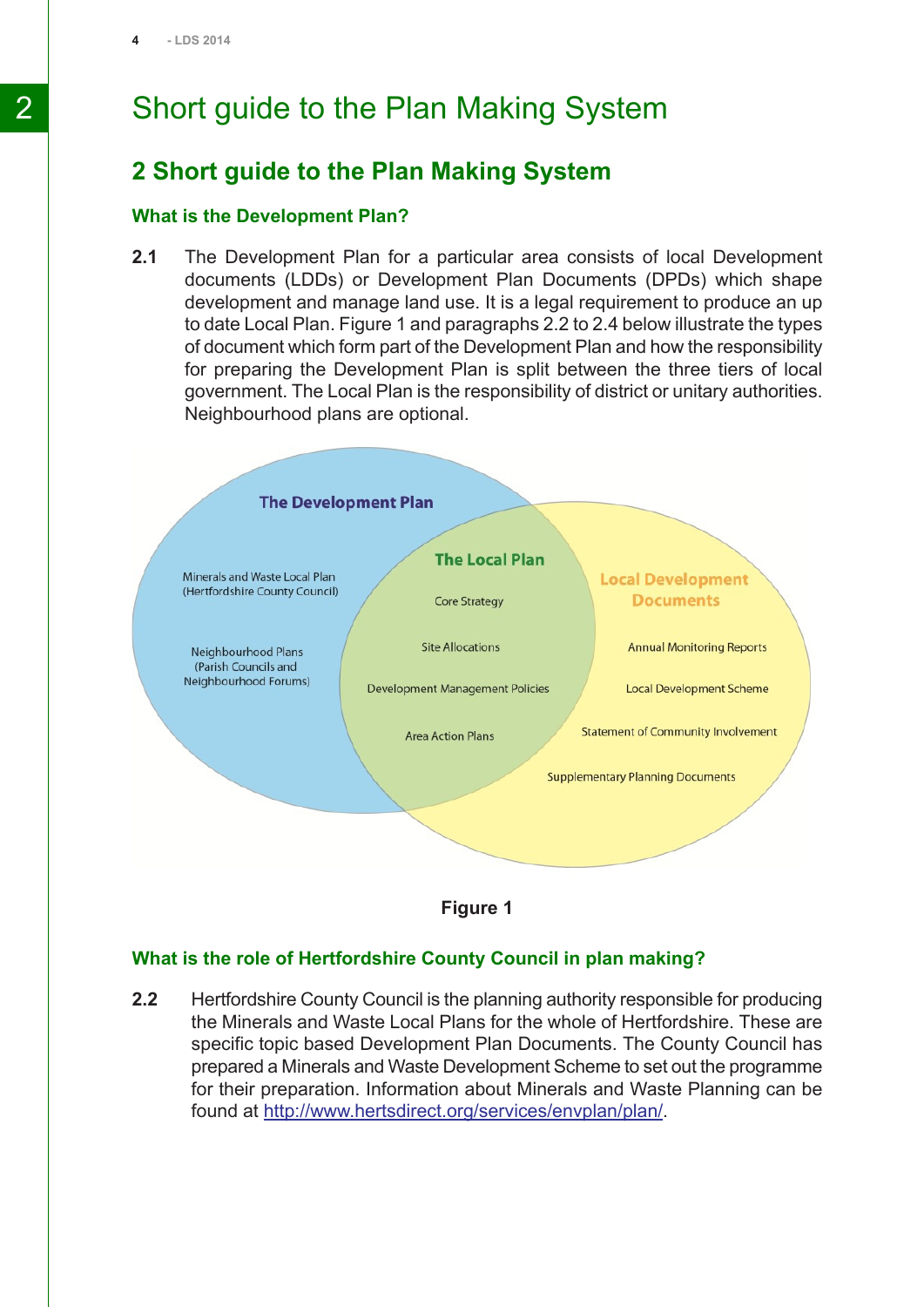## Short guide to the Plan Making System 2

#### <span id="page-5-0"></span>**What is the role of Welwyn Hatfield Borough Council in plan making?**

**2.3** Welwyn Hatfield Borough Council is the planning authority responsible for producing the Local Plan. The Local Plan can be a single document or a portfolio of documents including strategic policies, site allocations and development management policies covering housing, employment, retail, the environment and climate change, community and leisure and recreation. The Local Plan provides the policy basis for the determination of planning applications through the Development Management system.

#### <span id="page-5-1"></span>**What is the role of Town and Parish Councils in Welwyn Hatfield in plan making?**

**2.4** New regulations in 2012 mean that Town and Parish Councils can produce a Neighbourhood Plan for their area which can identify where new development should be built. These plans can be adopted by Welwyn Hatfield and used to determine planning applications, however they must be in conformity with the Local Plan. Neighbourhood plans are not compulsory, however and where they are not produced the Local Plan continues to form the basis for decisions.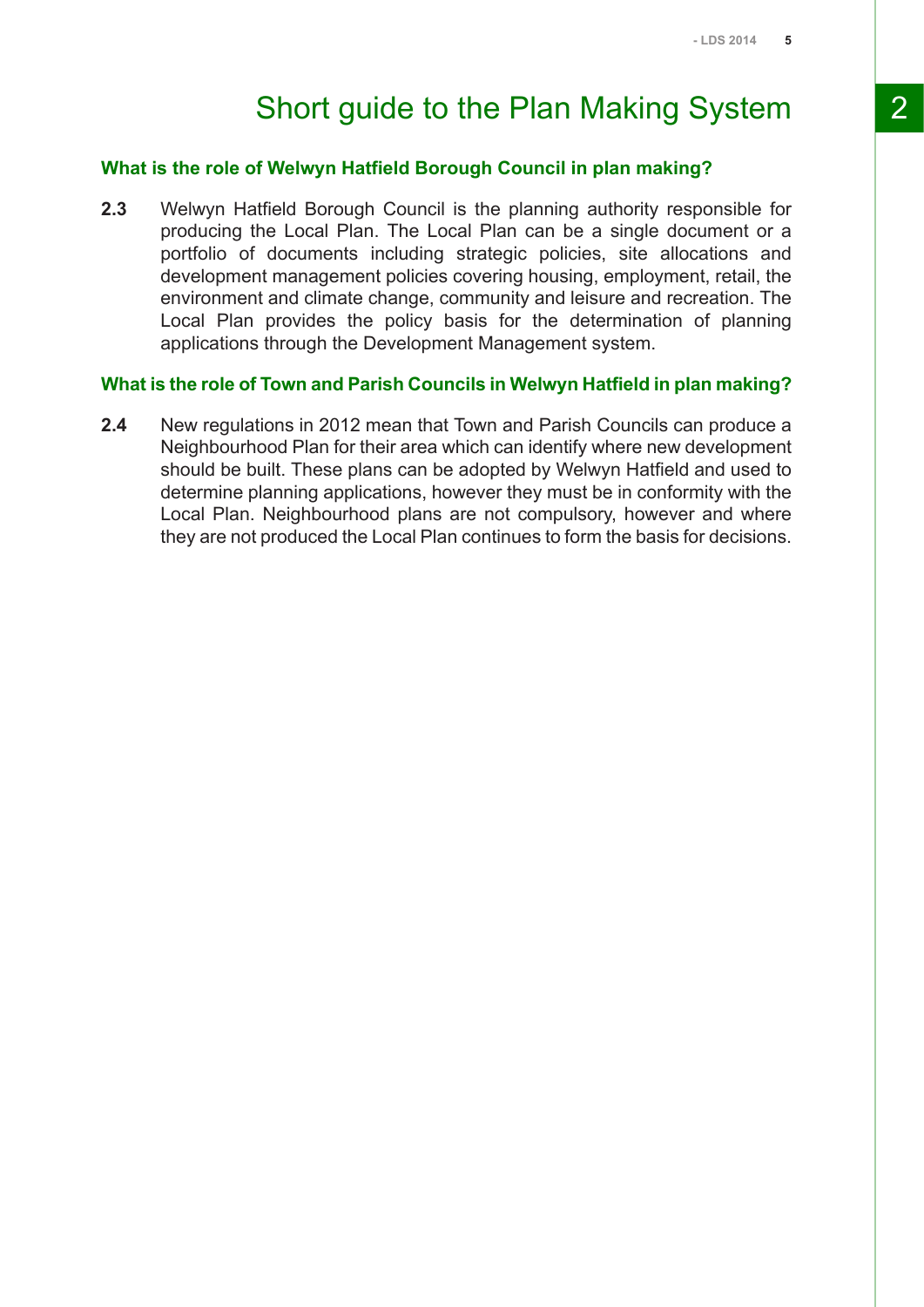## 3 Planning Policy Framework

#### <span id="page-6-0"></span>**3 Planning Policy Framework**

#### <span id="page-6-2"></span><span id="page-6-1"></span>**Existing position**

#### **The National Planning Policy Framework**

**3.1** The National Planning Policy Framework (NPPF) provides the Government's planning policies for England and states how these should be applied by Local Planning authorities and their communities. The Framework will be supported by National Planning Practice Guidance which is currently being revised and updated and which will replace existing guidance when published.

#### <span id="page-6-3"></span>**The Adopted Welwyn Hatfield District Plan 2005**

**3.2** The Welwyn Hatfield District Plan was adopted in April 2005. It provides a broad strategy for new development in the Borough and also sets out policies forming the basis for determining planning applications. The District Plan was automatically saved for three years after its adoption. This was extended after agreement by the Secretary of State and the District Plan saved [policies](http://www.welhat.gov.uk/CHttpHandler.ashx?id=701&p=0) continue to be part of the development plan. A number of policies were not saved because they duplicated government policy and were therefore not necessary. These are listed at [schedule](http://www.welhat.gov.uk/CHttpHandler.ashx?id=883&p=0) of not saved policies.

#### <span id="page-6-4"></span>**The Emerging Welwyn Hatfield Local Plan**

**3.3** Work commenced on preparing the strategic policies of the Local Plan in 2005 culminating in consultation in 2012 on an Emerging Core Strategy. This set out the long term vision and the strategic policies to address; new affordable housing, jobs, shopping and leisure, community facilities, the environment, travel and infrastructure. The Core Strategy has been through the following stages listed below and all the work from this will inform the production of the Local Plan. In addition the council carried out consultation on options for sites for housing around Welwyn Garden City and Hatfield.

| Preparation of the evidence base           | 2005 and ongoing                       |
|--------------------------------------------|----------------------------------------|
| <b>Pre-Issues and Options consultation</b> | 2006 to March 2009                     |
| <b>Issues and Options consultation</b>     | 4 March to 11 May 2009                 |
| 'How Many New Homes?' consultation         | 6 June to 18 July 2011                 |
| <b>Emerging Core Strategy consultation</b> | 12 November 2012 to 31 January<br>2013 |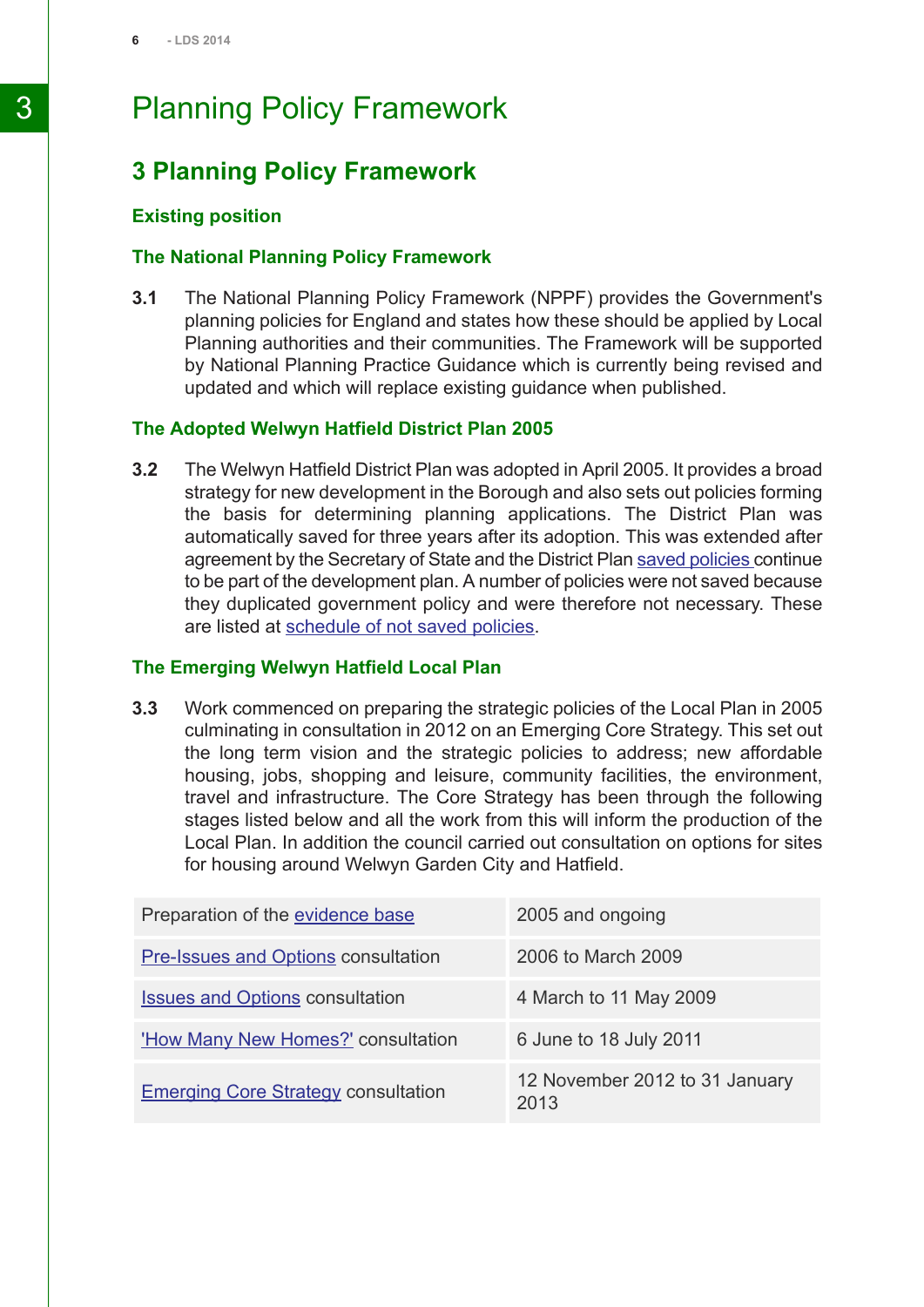## Planning Policy Framework 3

#### <span id="page-7-0"></span>**The Statement of Community Involvement (SCI)**

**3.4** The first SCI was adopted in January 2007 and updated in 2013 due to changes in the planning system. It was subject to public consultation from November 2012 to January 2013 and following further amendments was adopted on  $3<sup>rd</sup>$ December 2013. The SCI sets out the publicity and consultation procedures for the production of the Local Plan and in determining planning applications.

#### <span id="page-7-1"></span>**Supplementary Planning Documents (SPDs)**

- **3.5** SPDs are non statutory documents which have been prepared in accordance with the adopted Welwyn Hatfield District Plan and emerging policies in the Core Strategy and provide more detailed explanation and guidance in relation to policies and proposals in the development plan. The council has prepared the following SPDs since the first LDS was produced:
	- Broadwater Road West SPD (December 2008)  $\bullet$
	- High View SPD (April 2011)  $\bullet$
	- Houses in Multiple Occupation SPD (February 2012)  $\bullet$
	- Planning Obligations SPD (February 2012)  $\bullet$

#### <span id="page-7-2"></span>**Neighbourhood Planning**

- **3.6** New regulations in 2012 concerning neighbourhood planning make provision for the following
	- Neighbourhood Development Plans
	- Neighbourhood Development Orders  $\bullet$
	- Community Right to Build
- <span id="page-7-3"></span>**3.7** The council is not responsible for their preparation and therefore no details can be included in the LDS.

#### **Annual Monitoring Report**

<span id="page-7-4"></span>**3.8** The council publishes this document annually at the end of each year. The report monitors the effectiveness of the planning policies and proposals, provides information for the emerging Local Plan and monitors the progress of the Local Plan. The current AMR can be viewed at [http://www.welhat.gov.uk/AMR.](http://www.welhat.gov.uk/AMR)

#### **Local Plan Evidence Base**

**3.9** A robust evidence base is needed to support the planning policies in the emerging Local Plan. This is published in the form of background documents. Further information on the evidence base prepared so far is available on [http://www.welhat.gov.uk/evidencebase.](http://www.welhat.gov.uk/evidencebase)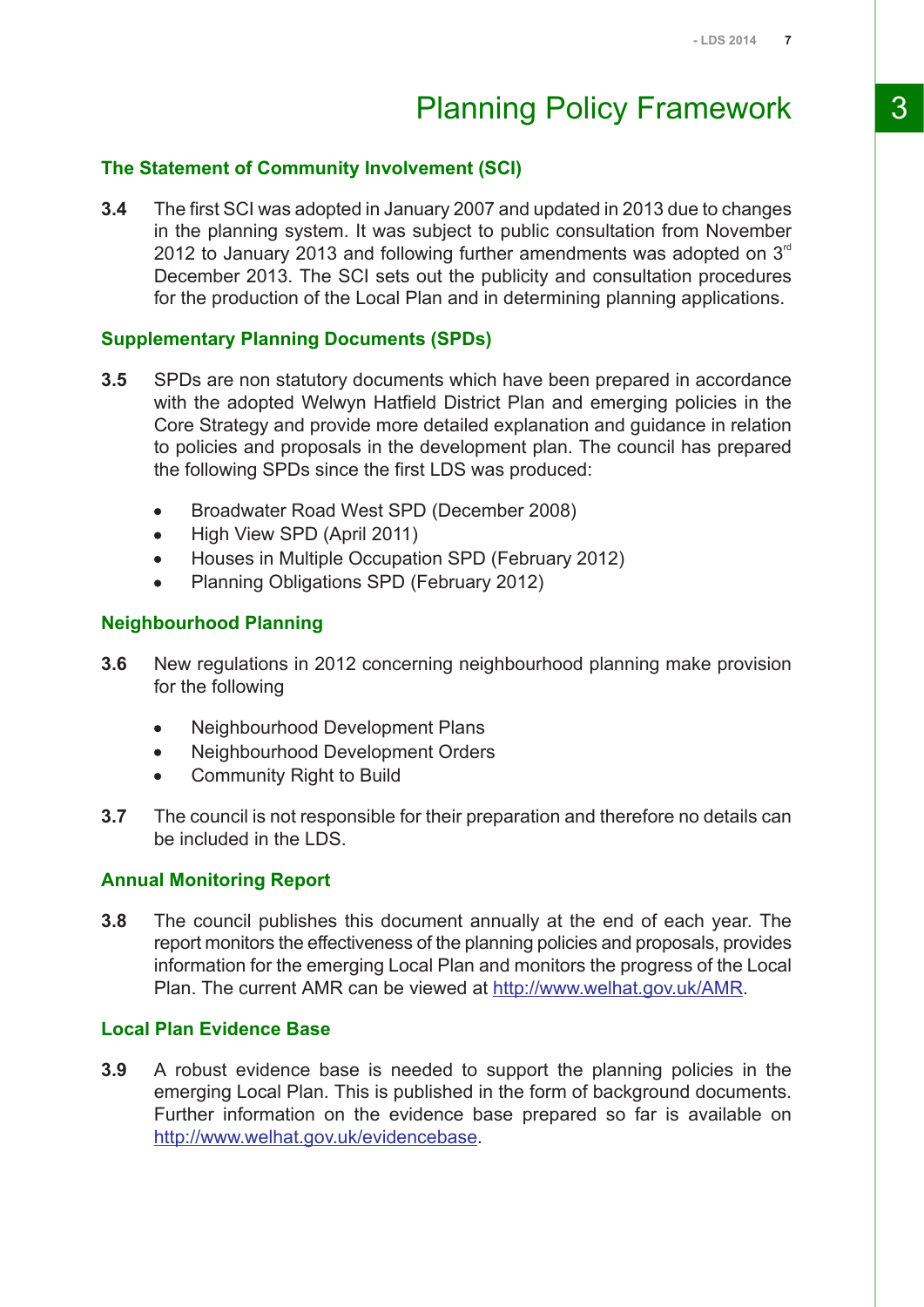## 3 Planning Policy Framework

#### <span id="page-8-0"></span>**Future Local Plan Documents**

- **3.10** This LDS sets out the programme for the production of the Welwyn Hatfield Local Plan. Our priorities are, building on the work already completed for the Core Strategy, to progress and adopt a single document. The Welwyn Hatfield Local Plan will bring together strategic policies, site allocations and development management policies.
- **3.11** The current Proposals Map is part of the Welwyn Hatfield District Plan 2005. This will be replaced and amended through the Welwyn Hatfield Local Plan, and will be known as the "Policies Map".
- **3.12** A Sustainability Appraisal incorporating Strategic Environmental Assessment is a legal requirement for certain plans and proposals including the Local Plan and Neighbourhood Plans. Considerable work on this has already taken place to support the work already completed on the Emerging Core Strategy. The process of Sustainability Appraisal will continue through the progress of the Local Plan and associated documents as necessary.
- **3.13** We are not obliged to set out specific timescales for the preparation of further Supplementary Planning Documents or other documents in this LDS.
- **3.14** However, we are proposing to continue to the adoption of the Welwyn Garden City Town Centre North Supplementary Planning Document by September 2014. In addition we are proposing to prepare the following documents in the next few years which will update existing guidance:
	- Design SPD  $\bullet$
	- Parking Standards SPD  $\bullet$
	- Planning Obligations SPD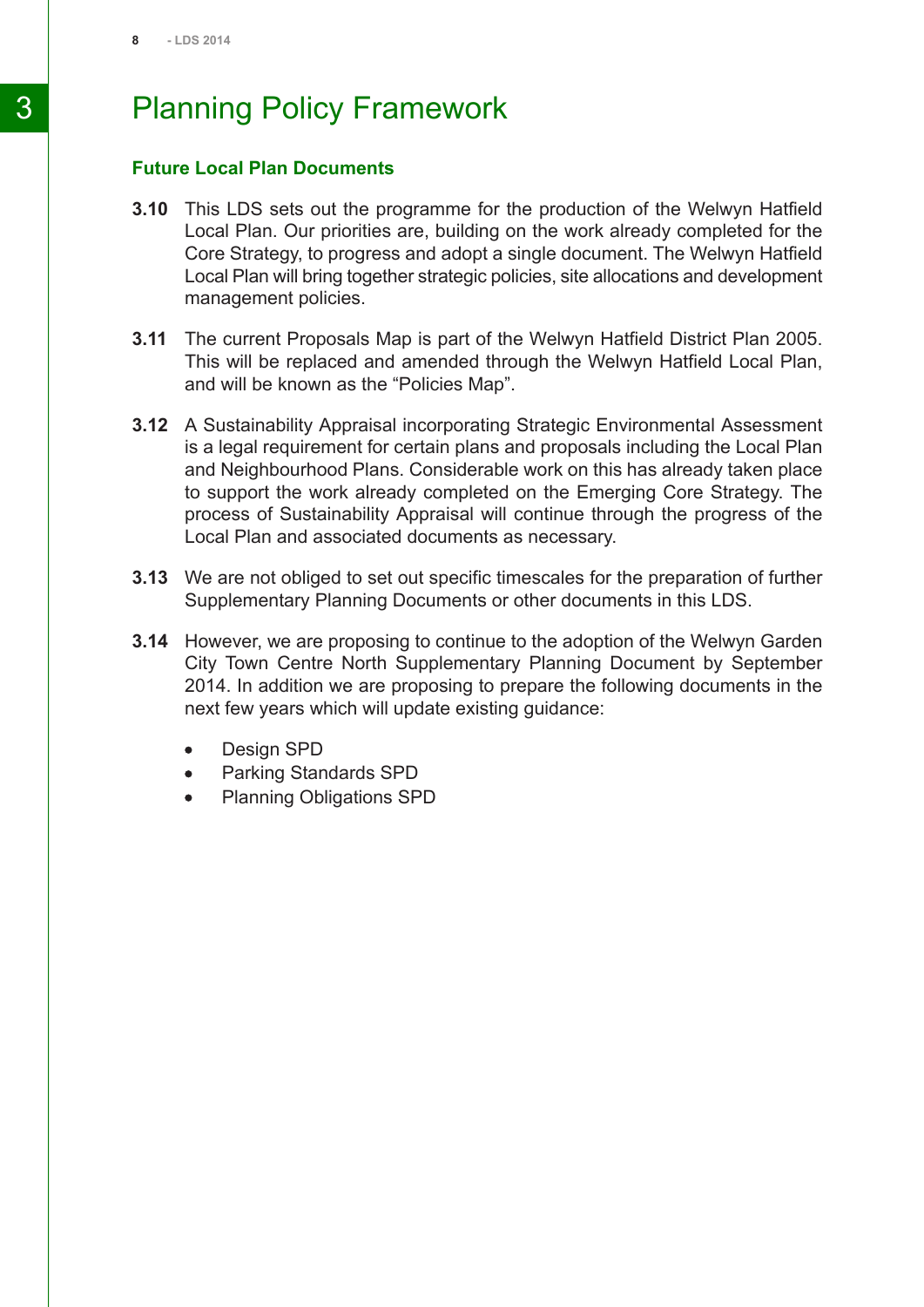## Welwyn Hatfield Local Plan Project Profiles 4

## <span id="page-9-0"></span>**4 Welwyn Hatfield Local Plan Project Profiles**

| <b>DPD</b> title               | <b>Welwyn Hatfield Local Plan and Policies Map</b>                                                                                                                                                                            |
|--------------------------------|-------------------------------------------------------------------------------------------------------------------------------------------------------------------------------------------------------------------------------|
| Role and<br>Subject            | Sets out the vision, objectives and spatial development strategy for<br>the borough to 2031. Includes strategic policies, specific strategic<br>allocations and other site allocations and development management<br>policies |
| Geographical<br>Coverage       | Borough wide                                                                                                                                                                                                                  |
| <b>Status</b>                  | Development Plan Document                                                                                                                                                                                                     |
| Conformity                     | National Planning Policy Framework (NPPF) and emerging National<br><b>Planning Practice Guidance</b>                                                                                                                          |
| Key public<br>consultation     | Core Strategy Issues and Options Paper March – May 2009                                                                                                                                                                       |
|                                | Core Strategy: Review of housing targets May/June 2011                                                                                                                                                                        |
|                                | Emerging Core Strategy; November 2012 - January 2013                                                                                                                                                                          |
|                                | Local Plan Consultation (Regulation 18) November 2014 - December<br>2014                                                                                                                                                      |
|                                | Local Plan Proposed Submission consultation November - December<br>2015                                                                                                                                                       |
| <b>Staff</b><br>Management     | Head of Planning, Planning Policy and Implementation Manager and<br><b>Planning Policy team</b>                                                                                                                               |
| <b>Political</b><br>Management | Executive Member for Planning and Business, Cabinet Housing and<br>Planning Panel, Cabinet and Full Council                                                                                                                   |
| Internal<br><b>Resources</b>   | Planning Policy and Implementation Teams with wide ranging input<br>across the council                                                                                                                                        |
| External<br>resources          | Key stakeholders and service providers, consultants where relevant.                                                                                                                                                           |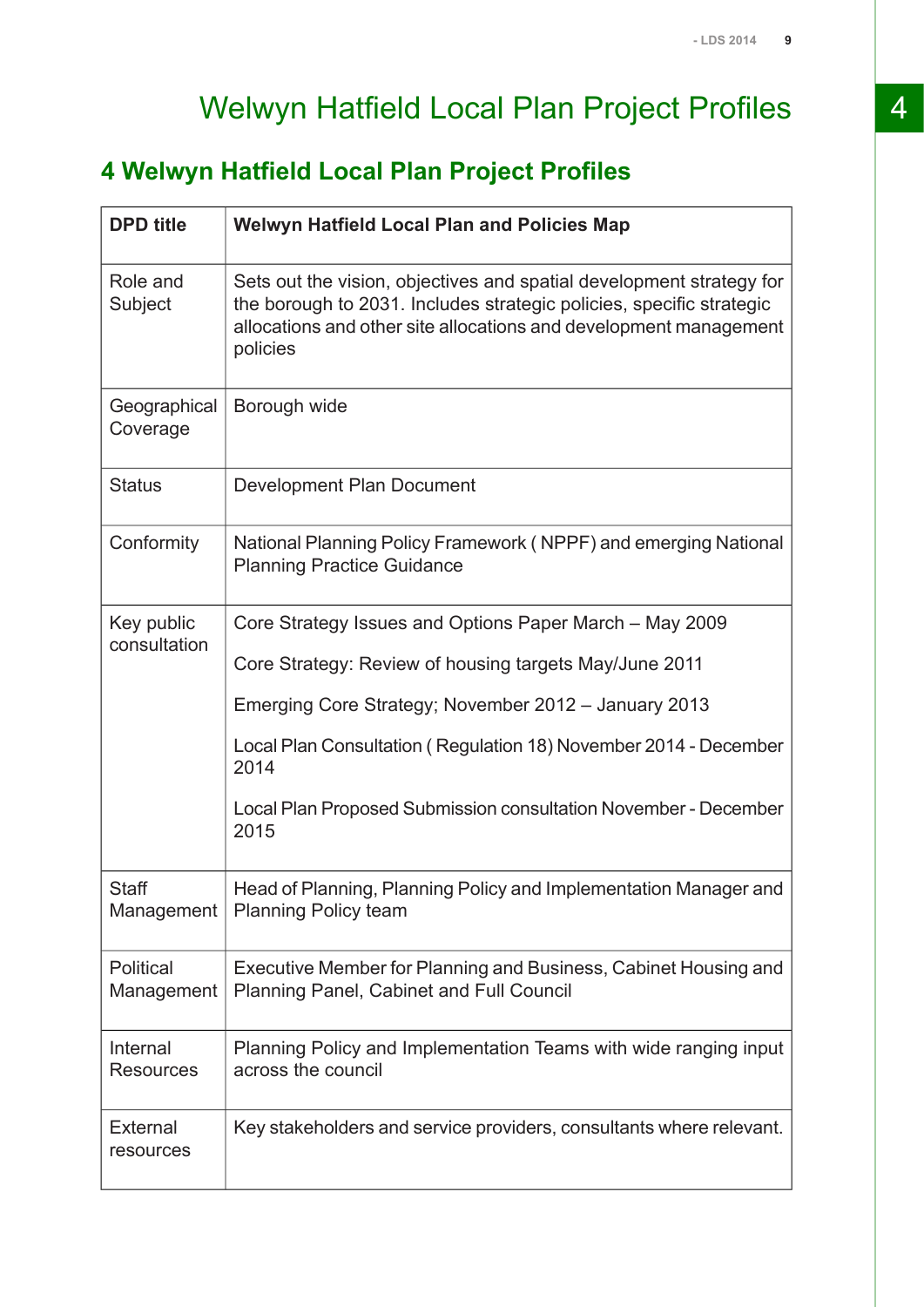## 4 Welwyn Hatfield Local Plan Project Profiles

| Community<br>and<br>Stakeholder<br>Involvement | In accordance with the adopted Statement of Community Involvement |
|------------------------------------------------|-------------------------------------------------------------------|
| Timetable for                                  | The Annual Monitoring Report (AMR) will assess the effectiveness  |
| review                                         | of the policies in the Local Plan.                                |

| <b>Title</b>                      | <b>CIL Charging Schedule</b>                                                                                                                                                                                                                                                                                       |
|-----------------------------------|--------------------------------------------------------------------------------------------------------------------------------------------------------------------------------------------------------------------------------------------------------------------------------------------------------------------|
| Role and<br>Subject               | The community infrastructure levy (CIL) came into force in April 2010.<br>It allows local authorities to raise funds from developers undertaking<br>new building projects in their area. The money is used to fund a wide<br>range of infrastructure that is needed as a result of new development<br>in the area. |
| Geographical<br>Coverage          | Borough wide                                                                                                                                                                                                                                                                                                       |
| <b>Status</b>                     | Policy Document, part of the council's Local Development Framework                                                                                                                                                                                                                                                 |
| Conformity                        | Planning Act (2008), CIL Regulations, CIL Statutory Guidance (2013)<br>and the NPPF                                                                                                                                                                                                                                |
| <b>Key Public</b><br>Consultation | Consultation on Preliminary Draft CIL Charging Schedule - Spring<br>2015/ Consultation on Draft CIL Charging Schedule - Spring 2016                                                                                                                                                                                |
| <b>Staff</b><br>Management        | Head of Planning, Planning Policy and Implementation Manager and<br><b>Planning Policy team</b>                                                                                                                                                                                                                    |
| Political<br>Management           | Executive Member for Planning and Business, Cabinet Housing and<br>Planning Panel, Cabinet and Full Council                                                                                                                                                                                                        |
| Internal<br>Resources             | Implementation Team with wide ranging input across the council                                                                                                                                                                                                                                                     |
| <b>External</b><br>resources      | Key stakeholders and service providers, consultants where relevant.                                                                                                                                                                                                                                                |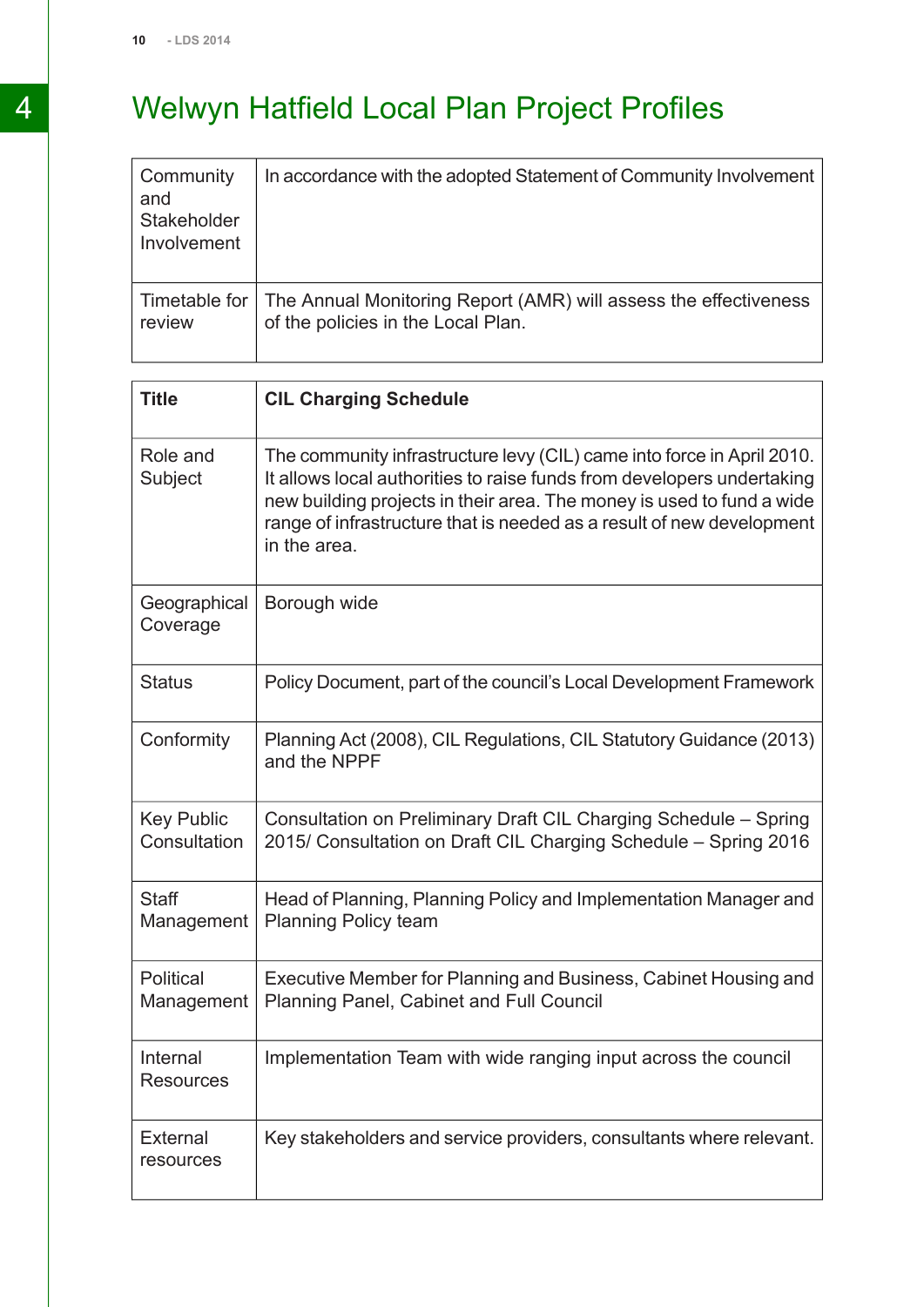## Welwyn Hatfield Local Plan Project Profiles 4

| Community &<br>Stakeholder<br>Involvement | In accordance with the adopted Statement of Community Involvement                                                                                      |
|-------------------------------------------|--------------------------------------------------------------------------------------------------------------------------------------------------------|
| review                                    | Timetable for   Once adopted the CIL Charging Schedule will be reviewed every 3<br>-5 years depending or in response to a change in market conditions. |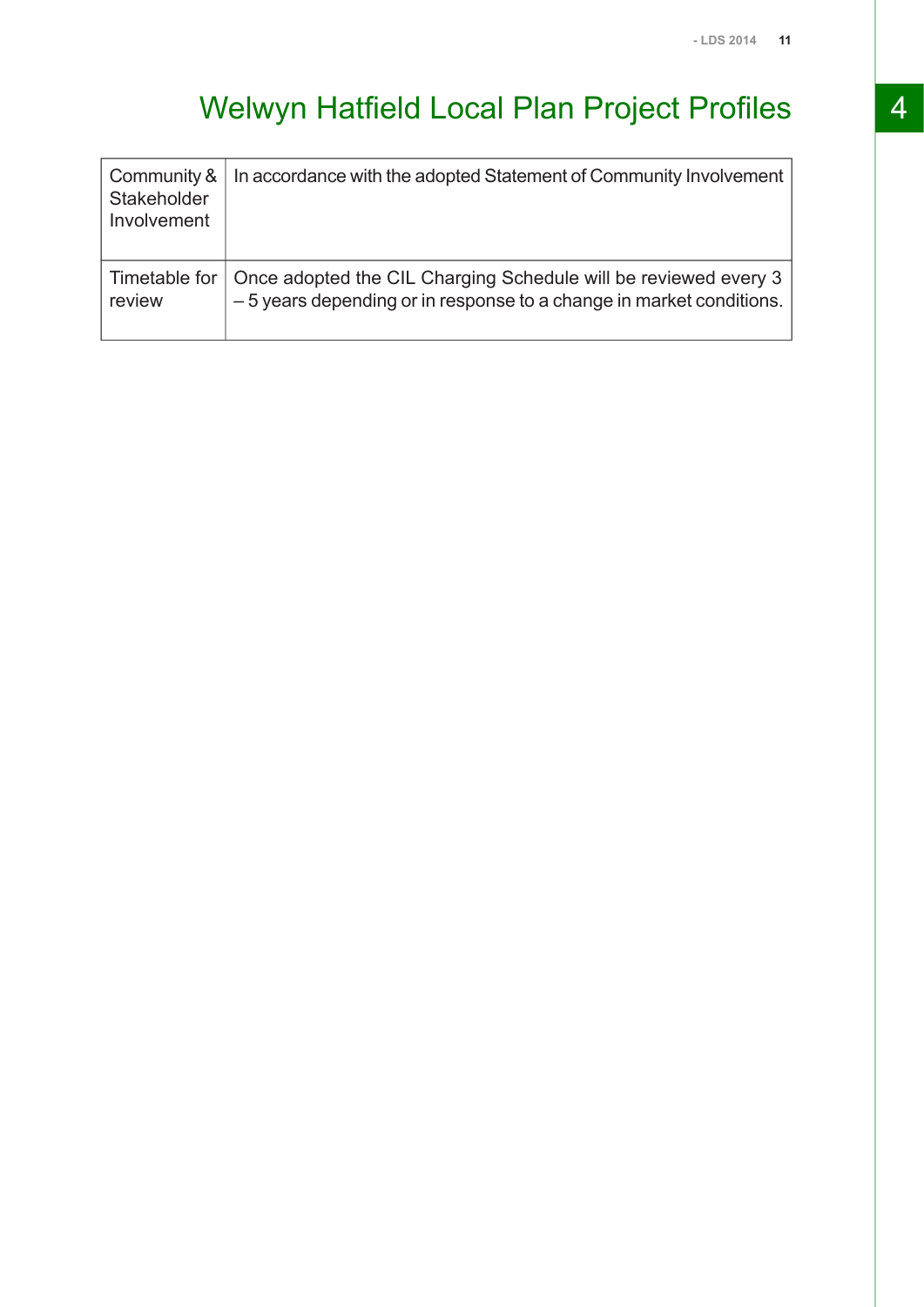<span id="page-12-0"></span>

| J                                     |
|---------------------------------------|
|                                       |
|                                       |
| I<br>l                                |
|                                       |
|                                       |
|                                       |
|                                       |
|                                       |
| ֧֧֚֚֚֚֚֚֚֚֚֚֚֚֚֚֚֚֚֚֚֚֚֚֬֡֡֓֡֡֡֬<br>٦ |
|                                       |
| ļ                                     |
|                                       |
| ٠                                     |
|                                       |
|                                       |
|                                       |
|                                       |
|                                       |
|                                       |

|                               |           | Year 2014     |               |                |        | Year 2015 |               |                    |                  | <b>Year 2016</b>                                                |           | Year 2017 |    |                |
|-------------------------------|-----------|---------------|---------------|----------------|--------|-----------|---------------|--------------------|------------------|-----------------------------------------------------------------|-----------|-----------|----|----------------|
|                               | $Q1$ $Q2$ | $\frac{3}{3}$ | $\frac{1}{6}$ | $\overline{G}$ | a<br>C | G3        | $\frac{1}{4}$ | $\frac{1}{\alpha}$ | $\overline{) \}$ | $\begin{array}{ c c } \hline \text{Q3} & \text{Q4} \end{array}$ | $Q1$ $Q2$ |           | G3 | $\overline{a}$ |
| Welwyn Hatfield<br>Local Plan |           |               |               |                |        |           |               |                    |                  |                                                                 |           |           |    |                |
| WGC Town Centre<br>North SPD  |           |               |               |                |        |           |               |                    |                  |                                                                 |           |           |    |                |
| CIL Charging<br>Schedule      |           |               |               |                |        |           |               |                    |                  |                                                                 |           |           |    |                |

## Key to Stages - Local Plan **Key to Stages - Local Plan**

| Complete & review<br>echnical work | ert<br>ubmission Docume<br>Complete Proposed | Review responses to<br>onsultation | Examination in Public   | Ndoption |
|------------------------------------|----------------------------------------------|------------------------------------|-------------------------|----------|
| Reg. 13/18 consultation            | submission consultation<br>Reg.19 Proposed   | submission of Local Plan           | <b>nspectors Report</b> |          |

# Key Stages - CIL Charging Schedule **Key Stages - CIL Charging Schedule**

| Complete & review<br>echnical work                     | Preliminary Draft Charging<br>Schedule consultation | Complete Draft Charging<br>Schedule     | Complete CIL<br>Charging Schedule | nspectors Report |
|--------------------------------------------------------|-----------------------------------------------------|-----------------------------------------|-----------------------------------|------------------|
| <b>Draft Charging Schedule</b><br>Complete Preliminary | Զ<br>Review responses<br>onsultation                | Draft Charging Schedule<br>consultation | Examination in Public             | Ndoption         |

## 5 Illustrative Work Programme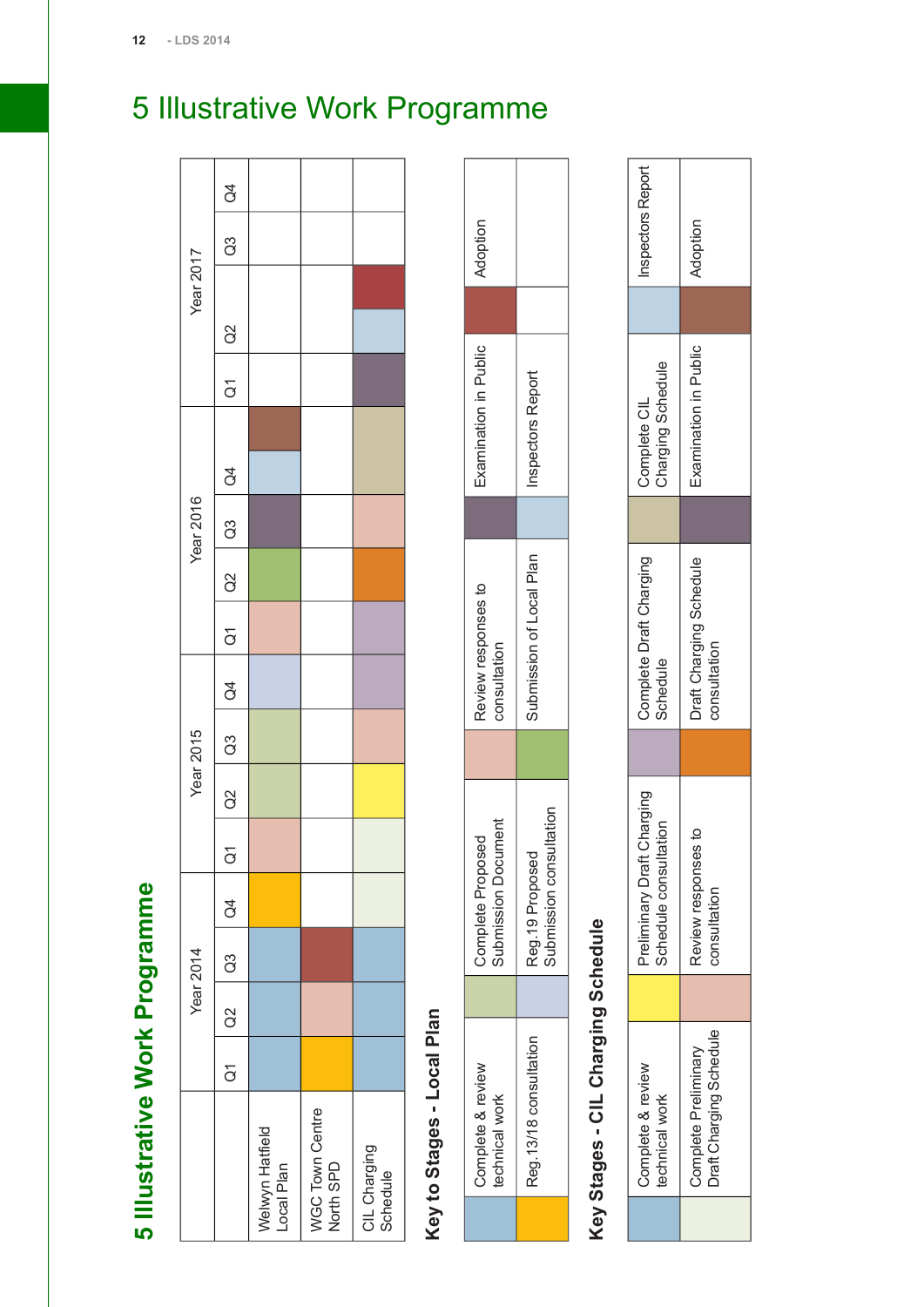<span id="page-13-0"></span>**6** Risk Assessment **Risk Assessment** It is important to identify any risk and measures to reduce risks to ensure that the timetable is adhered to. It is important to identify any risk and measures to reduce risks to ensure that the timetable is adhered to.

| - LDS 2014                              |                                                                                                                                                                                                                        |                                                                                                                                                 | 13 |
|-----------------------------------------|------------------------------------------------------------------------------------------------------------------------------------------------------------------------------------------------------------------------|-------------------------------------------------------------------------------------------------------------------------------------------------|----|
|                                         |                                                                                                                                                                                                                        | <b>Risk Assessment</b><br>6                                                                                                                     |    |
| Revised Controls (To Reduce Risk)       | Council and team prioritisation of Local Plan work.<br>providers on requirements for their commitments.<br>Seek agreement with partners and infrastructure<br>Good implementation of project management<br>procedures. | Ensuring Member agreement throughout the<br>preparation process                                                                                 |    |
| <b>Rating</b><br>L, M, H<br><b>Risk</b> | Σ                                                                                                                                                                                                                      | Σ                                                                                                                                               |    |
| $\frac{5}{1}$<br>Lik                    | က                                                                                                                                                                                                                      |                                                                                                                                                 |    |
| ශී<br>$\frac{4}{5}$                     | 4                                                                                                                                                                                                                      | ပ                                                                                                                                               |    |
| consequence<br><b>Risk</b>              | production of the<br>impact on 5 year<br>document and<br>and supply<br>Local Plan<br>Delay to                                                                                                                          | production of the<br>impact on 5 year<br>land supply and<br>document, loss<br>of reputation,<br>planning by<br>Local Plan<br>Delay to<br>appeal |    |
| <b>Risk</b>                             | Delay to the preparation of technical<br>evidence, partners/infrastructure<br>providers unable to provide<br>information in time                                                                                       | consultation/submission/adoption<br>Council fail to agree Local Plan for                                                                        |    |
|                                         |                                                                                                                                                                                                                        |                                                                                                                                                 |    |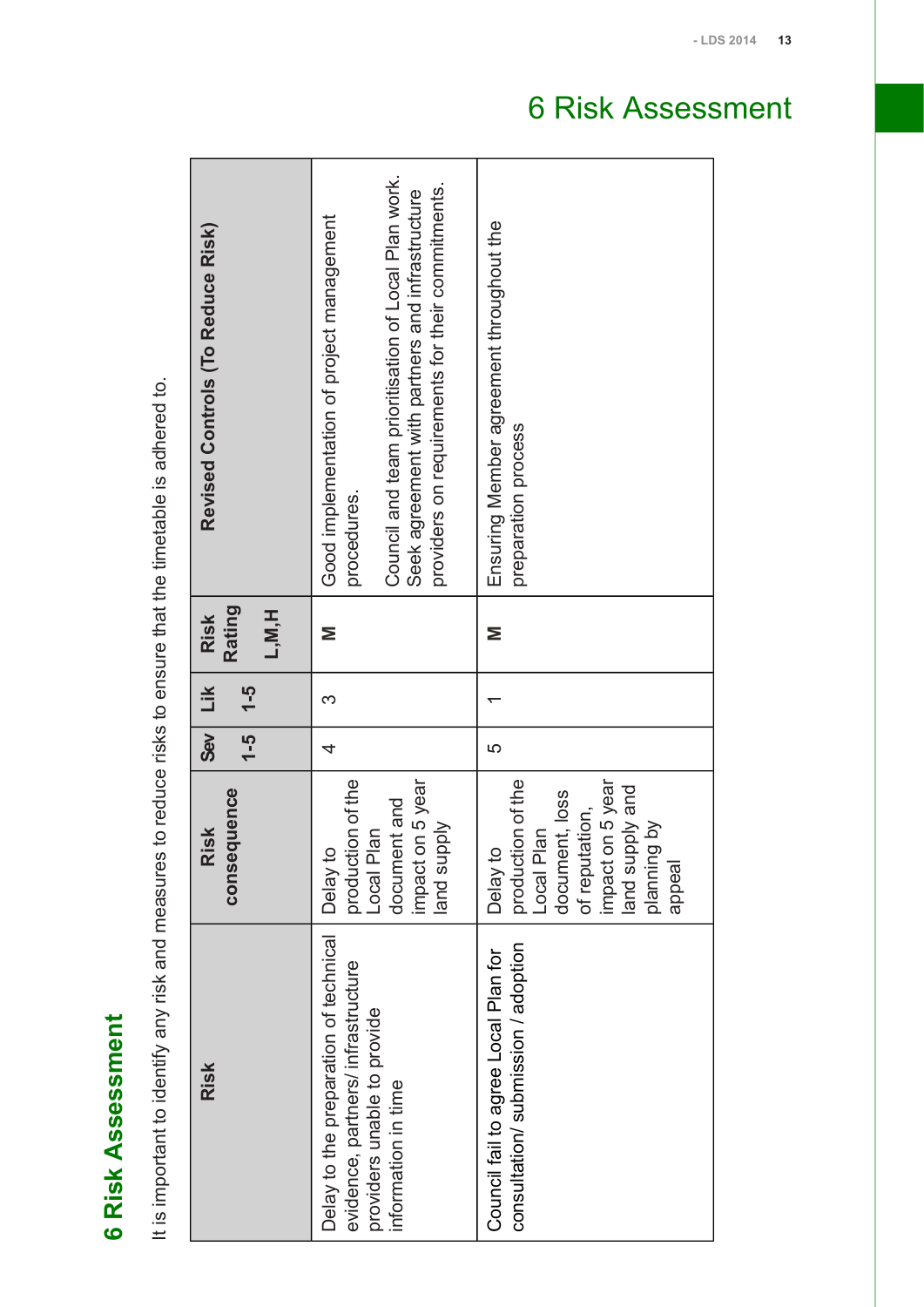| Revised Controls (To Reduce Risk)        | Make sure the DPD is produced in accordance with<br>current legislative requirements and tests of<br>soundness.                                                                                       | Ensure that Local Plan, the SEA and supporting<br>regulations, including legal requirements, latest<br>documents are produced in accordance with<br>case law and the tests of soundness. |
|------------------------------------------|-------------------------------------------------------------------------------------------------------------------------------------------------------------------------------------------------------|------------------------------------------------------------------------------------------------------------------------------------------------------------------------------------------|
| <b>Rating</b><br>L, M, H<br><b>Risk</b>  | Σ                                                                                                                                                                                                     | Σ                                                                                                                                                                                        |
| Lik<br>$\frac{5}{1}$                     |                                                                                                                                                                                                       | S                                                                                                                                                                                        |
| $\overline{\mathbf{S}}$<br>$\frac{4}{7}$ | ပ                                                                                                                                                                                                     | 4                                                                                                                                                                                        |
| consequence<br>Risk                      | adoption of Local<br>borough impact<br>on 5 year land<br>Plan, no up to<br>date planning<br>frame<br>to the<br>work for the<br>planning by<br>supply and<br>policy fi<br>appeal<br>Delay <sup>-</sup> | impact on 5 year<br>Adoption of the<br>Staff costs and<br>Financial and<br>to the<br>land supply<br>Local Plan.<br>Delay                                                                 |
| <b>Risk</b>                              | Local Plan found unsound at<br>examination                                                                                                                                                            | Legal Challenge to Local Plan                                                                                                                                                            |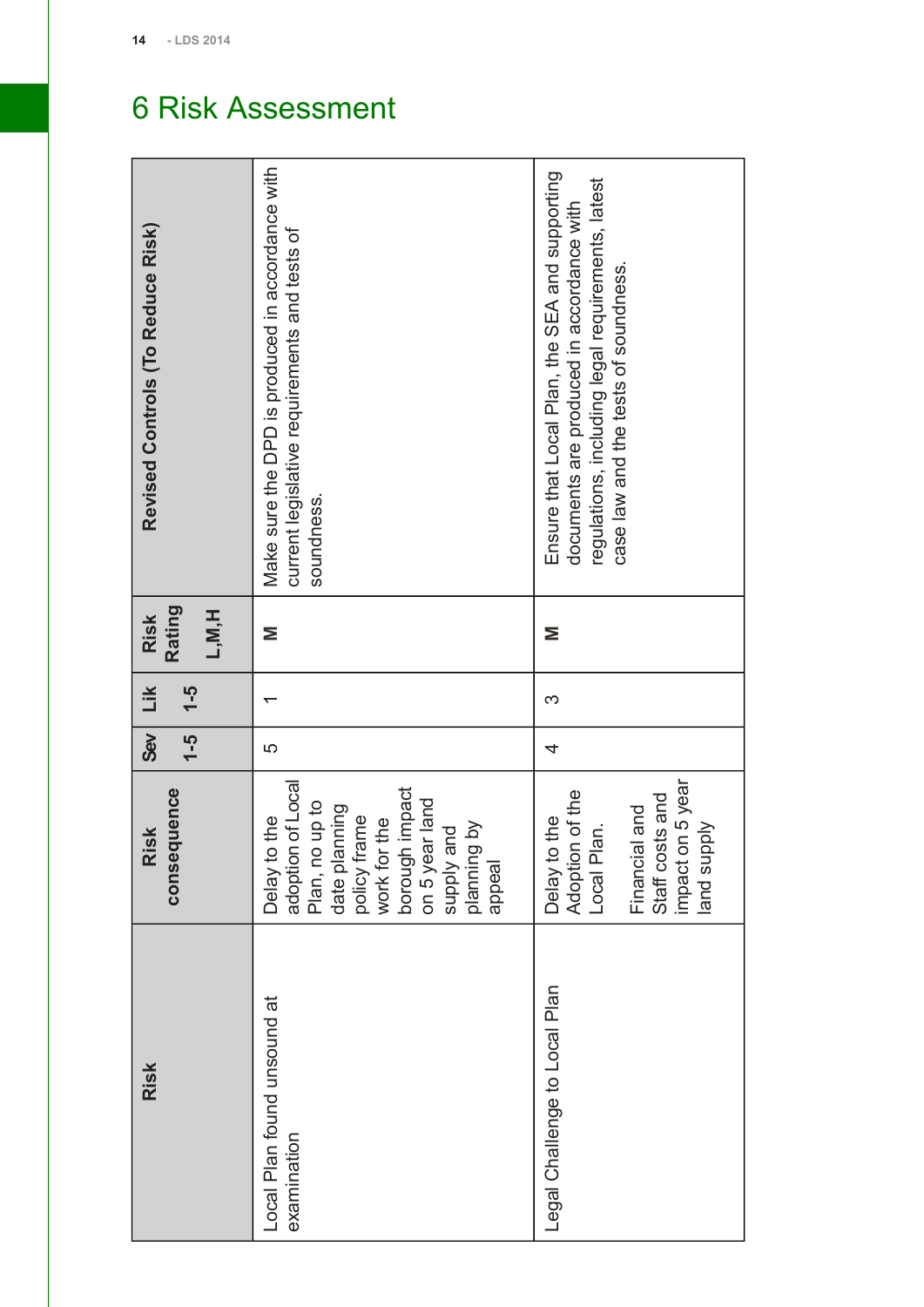|                                   |                                                                                                                                             | - LDS 2014<br><b>Risk Assessment</b><br>6                                                                                                                                                                                                                                                                                                                                                                                                   |
|-----------------------------------|---------------------------------------------------------------------------------------------------------------------------------------------|---------------------------------------------------------------------------------------------------------------------------------------------------------------------------------------------------------------------------------------------------------------------------------------------------------------------------------------------------------------------------------------------------------------------------------------------|
| Revised Controls (To Reduce Risk) |                                                                                                                                             | aware of the Local Plan throughout its preparation<br>and that the Local Plan must be based on sound<br>stakeholders understand the purpose of and are<br>representations. Make sure there are adequate<br>analysis of planning issues and the evidence<br>Site specific proposals are likely to generate<br>Ensure that the local community and other<br>resources available to maintain sufficient<br>engagement and assess the responses |
| Rating<br>L, M, H<br><b>Risk</b>  | $\geq$                                                                                                                                      | Σ                                                                                                                                                                                                                                                                                                                                                                                                                                           |
| Lik<br>$\frac{5}{1}$              | ᠇                                                                                                                                           | 4                                                                                                                                                                                                                                                                                                                                                                                                                                           |
| ශී<br>$-5$                        | LO                                                                                                                                          | $\mathbf{\Omega}$                                                                                                                                                                                                                                                                                                                                                                                                                           |
| consequence<br><b>Risk</b>        | Impact on 5 year<br>loss of reputation<br>land supply and<br>Adoption of the<br>financial and<br>Delay to the<br>Local Plan,<br>Staff costs | to time required<br>production due<br>to dealing with<br>responses<br>Delay to                                                                                                                                                                                                                                                                                                                                                              |
| <b>Risk</b>                       | Legal Challenge to Local Plan<br>successful                                                                                                 | difficult to effectively plan resources.<br>Lack of community and stakeholder<br>Nature and scale of response to<br>consultation unknown making it<br>support,                                                                                                                                                                                                                                                                              |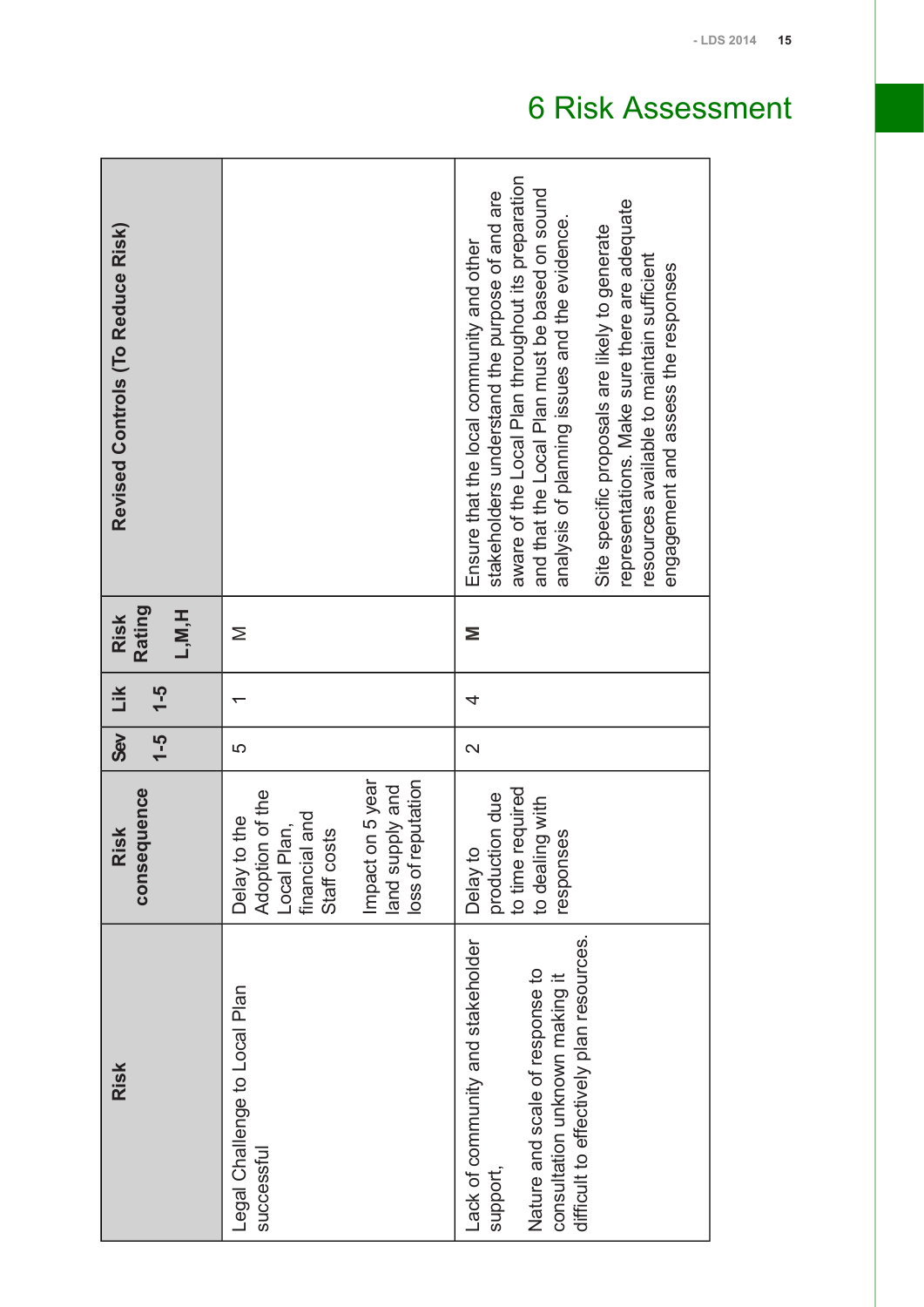$\blacksquare$ 

## 6 Risk Assessment

 $\overline{\phantom{a}}$ 

 $\overline{\phantom{a}}$ 

÷

| Revised Controls (To Reduce Risk)        | Good implementation of project management<br>procedures, prioritisation of tasks and staff<br>development | Prioritisation of the production of Local Plan with<br>Corporate agreement to ensure sufficient staff<br>resources available | Ensure robust financial planning and value for<br>money. |
|------------------------------------------|-----------------------------------------------------------------------------------------------------------|------------------------------------------------------------------------------------------------------------------------------|----------------------------------------------------------|
| <b>Rating</b><br>L, M, H<br><b>Risk</b>  | Σ                                                                                                         | Σ                                                                                                                            | Σ                                                        |
| Lik<br>$1 - 5$                           |                                                                                                           |                                                                                                                              | 3                                                        |
| $\frac{1}{2}$<br>$\overline{\mathbf{e}}$ | 4                                                                                                         | 4                                                                                                                            | 4                                                        |
| consequence<br>Risk                      | by by recruitment<br>caused<br>time lag<br><b>Delays</b>                                                  | timetable if staff<br>not replaced<br>Delay to the                                                                           | Delay to the<br>$\frac{1}{\Omega}$<br>timetal            |
| <b>Risk</b>                              | Change in staff resourcing                                                                                | Insufficient staff resources                                                                                                 | Further budget reductions                                |